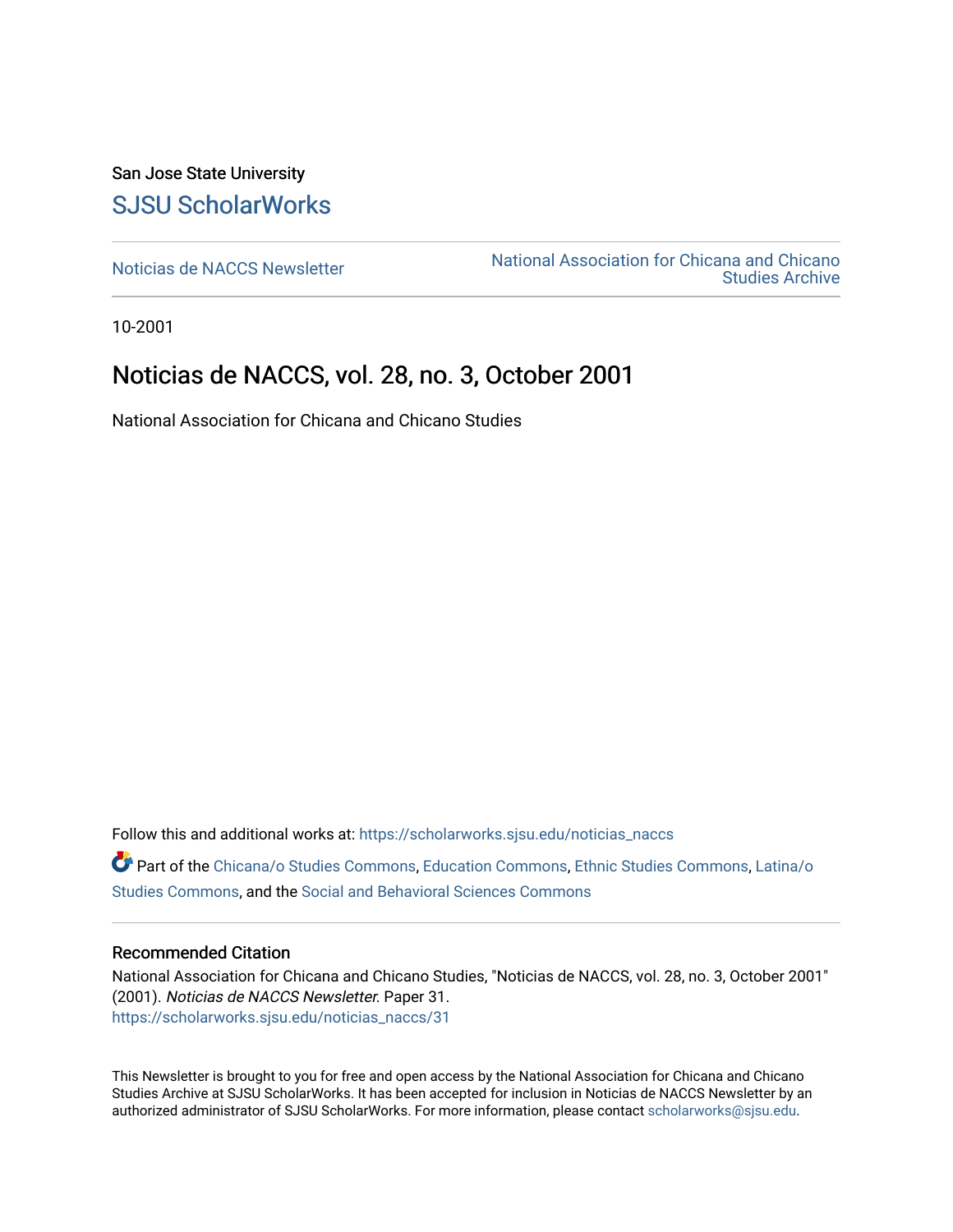# **Volume 28 No. 3 October 2001** *noticias de NACCS*

**National Association for Chicana and Chicano Studies**

# **XXIX Annual Conference Building the New Majority: The Multiple Faces of Chicanas**

On behalf of the NACCS 2002 Planning Committee, we would like to invite you to join us in Chicago from March 27-30. As we look at the past, present, and future we assess of the changes that have taken place and mobilize to acquire equality among men and women. As Chicanas and Chicanos we live in a world that clearly shows the changes that our communities have undergone. The 2000 census figures indicate that the Latino community has grown tremendously. It is believed that by 2010 we will be the largest "minority" in the United States. Within the Latino community, Chicanas and Chicanos represent the largest group yet most of us are among those with limited political power. The presidential elections clearly indicated that politicians cannot simply ignore the presence of Chicanas and Chicanos in the political arena. Politicians need to address issues related to education, economic status, race, gender, etc., and how these affect Chicanas and Chicanos of all ages within and outside the United States. In terms of gender, we still await the day when the U.S. president is a woman.

**Conference** *continued on page 3* Within our communities, there is a need for dialogue between males and females. The former cannot ignore the contributions that Chicanas have made in all the fields where women are present, while women cannot or should not perceive our men as the enemy. The dialogue needs to originate from everyone. It is our hope that this conference will serve as a forum to continue the discourse among Chicanas and Chicanos. We hope to address issues that have affected our communities in the past and that continue to affect our youth. As NACCS members, we need to address our diversity since many of our Chicanitas and Chicanitos come from marriages that include more than one ethnic culture. Recent statistics show that Latinas and Asian women are among the ethnic groups whose inter-racial marriages have increased. This is an issue that affects our youth's lives today as they enter the world of education at different levels. We also need to address the age gap since the world of the Chicano Movement has changed at different levels and our younger

# **In Memoriam: Jeffery Garcilazo, July 4, 1956-May 4, 2001**

Jeff Garcilazo. Assistant Professor of History and Chicano/Latino Studies, died on Friday, May 4, in San Bernardino. Jeff had been struggling couragiously for some time against a series of problems that began in 1998, when what was expected to be routine gall bladder surgery went awry, leaving him in a prolonged coma.

Jeff's education was UC all the way: he received his BA from UCSD (1981), his MA from UCR (1983) and his Ph.D. from UCSB in 1995, completing a dissertation on Mexican Railroad Workers in the United States, 1870-1930; he joined the UCI faculty in 1995, after teaching briefly at the University of' Utah. A revised portion of his dissertation is scheduled to appear as an article in Zaragosa Vargas, ed., Workers in the Fields and Factories: A History of Mexican American Workers Since the Latin Nineteenth Century. He also published Chicano Labor Historiography and the Persistence of Common Labor, in Mexican Studies - Estudios Mexicanos, 04. n2 (Summer, 1998), and a number of book reviews. When he was stricken, Jeff was hard at work on finishing his book, which we now hope will be published posthumously.

Jeff also put in several years as an organizer for the United Farm Workers, and his experiences there were an important influence on his academic work. They not only influenced the topics he chose but the way ho taught: he worked to make his teaching



not just informative, but transformative. One of the founding members of UCI's Labor studies group and an important participant in the development of what is now a Chicano/a Studies major, Jeff was always deeply committed to combining scholarship and activism: a commitment which for him, meant continual re-thinking of both past and preterit, rather than an easy acceptance of any particular position as the "progressive"

one. He was friendly, compassionate, dedicated, and gracious: a wonderful teacher, colleague, friend, and, for many of us, neighbor. As one colleague put it, "He was a sincerely engaged historian who was concerned with making the world around him better and succeeded"

In the difficult years since his accident and coma, Jeff struggled to recover, facing his difficulties in a way that was truly inspiring to see. His parents were with him throughout, and anyone who visited got a quiet, dignified lesson in love, loyalty, faith

**In Memoriam** *continued on page 10*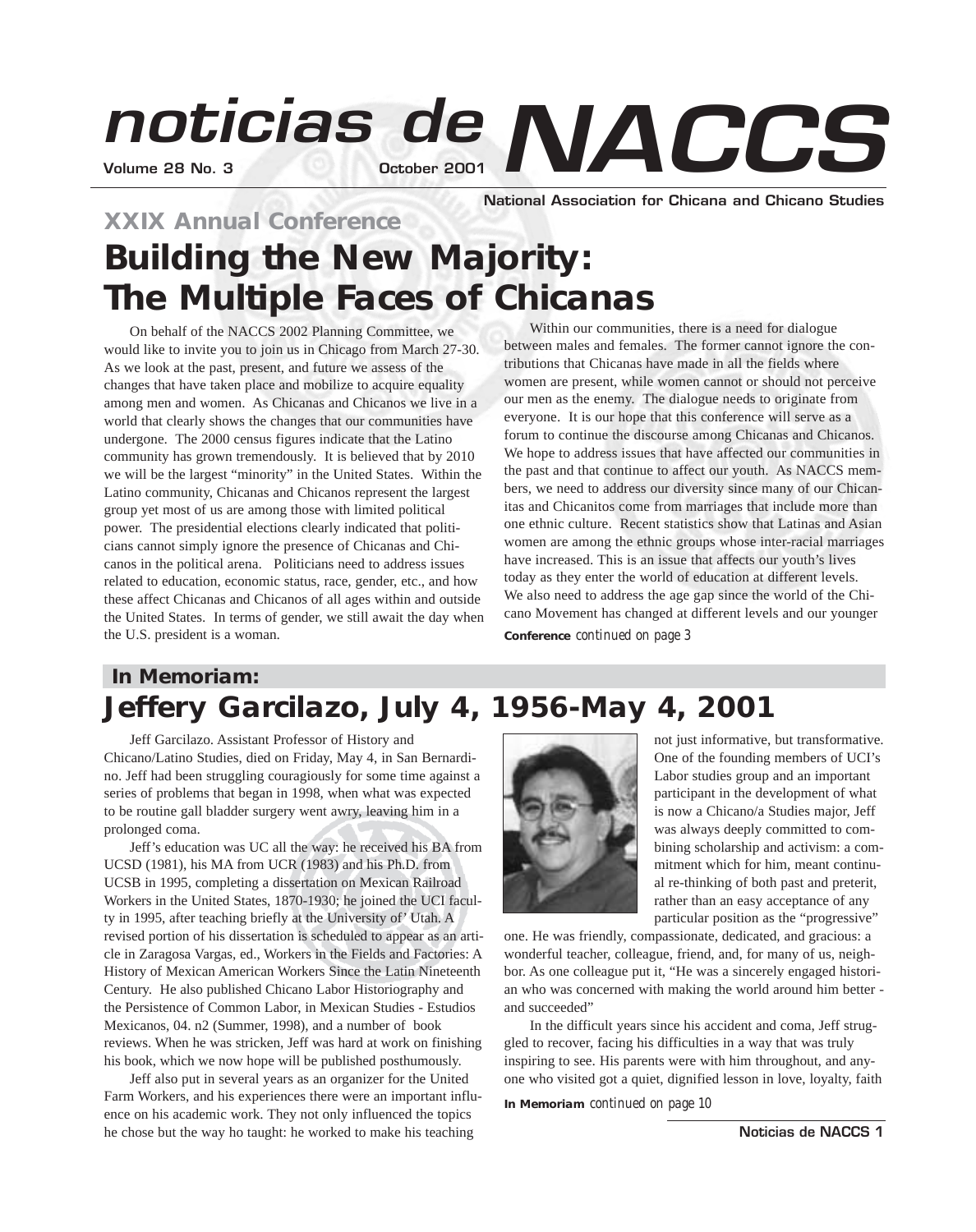# **NACCS PUBLICATIONS**

Expanding Raza World Views: Sexuality and Regionalism. Selected proceedings, 1995. Adaljiza Sosa-Riddell, Manuel de Jesús Hernández, and Guadalupe San Miguel, eds. \$15.00.

Mapping Strategies: NACCS and the Challenge of Multiple (RE) Oppressions. Selected proceedings, 1993. María Antonia Beltrán-Vocal and Manuel de Jesús Hernández-Gutiérrez, eds. \$15.00

\_\_\_\_ Chicano Discourse: Selected Proceedings of the National Association for Chicana and Chicano Studies, 1986 & 1987. Tatcho Mindiola, Jr., and Emilio Zamora, eds. (Proceedings from both the 1986 El Paso and 1987 Salt Lake City Annual Conferences.) \$10.00

Community Empowerment and Chicano Scholarship: Selected Proceedings of the National Association for Chicana and Chicano Studies, 1989. Mary Romero and Cordelia Candelaria, eds. (Proceedings from the 1989 NACCS 17th Annual Conference held in Los Angeles, California.) \$10.00

\_\_\_\_ Chicano Studies: Critical Connections Between Research and Community. Teresa Córdova, ed. (A special volume by the NACCS Political Action Committee, 1992.) \$5.00

Estudios Chicanos and the Politics of Community: Selected Proceedings of the National Association for Chicana and Chicano Studies, 1988. Mary Romero and Cordelia Candelaria, eds. (Proceedings from the 16th annual NACCS conference held in Boulder, Colorado. Limited number.) \$10.00

| SHIPPING NAME AND ADDRESS:                        |                                                                            | <b>CHARGE PAYMENTS:</b><br>Expiration Date: ___________                                             |
|---------------------------------------------------|----------------------------------------------------------------------------|-----------------------------------------------------------------------------------------------------|
| $(add $3.00 for first bk., $.50 for each addt'])$ |                                                                            |                                                                                                     |
| SEND ORDER TO:                                    | <b>NACCS Business Office</b><br>P.O. Box 720052<br>San Jose, CA 95172-0052 | DO NOT SEND CASH.<br>Make checks payable to NACCS.<br>Note to librarians: Purchase orders accepted. |

# **In Search of Past NACCS Coordinators!**

Please help us fill in the blanks. Contact Kathy if you can help, blackmer@csus.edu



1972-73 73-74 74-75 75-76 76-78 78-79 Irene Blea 79-80 80-81 81-82 82-83 Miguel Carranza 83-84 Alvelardo Valdez 84-85 Alma Garcia 85-86 86-87 88-89 88-89 Tatcho Mindiola, Jr. 89-90 Devon Pena 90-91 Tey Diana Rebolledo 91-92 Carlos Maldonado 92-93 Lupe Gallegos-Diaz 93-94 Luis Torres 94-95 Luis Torres 95-96 Lupe Gallegos-Diaz 96-97 Manuel de Jesus Hernandez 97-98 Kathryn Blackmer Reyes 98-99 Louis Mendoza 99-00 Julia Curry Rodriguez 00-01 Yolanda Leyva 01-02 Rhonda Rios Kravitz 02-03 Carlos Guerrero



Chicana and Chicano Studies, news of Chicana and Chicano Scholars, Association activities and more. Noticias de NACCS is sent to all NACCS members,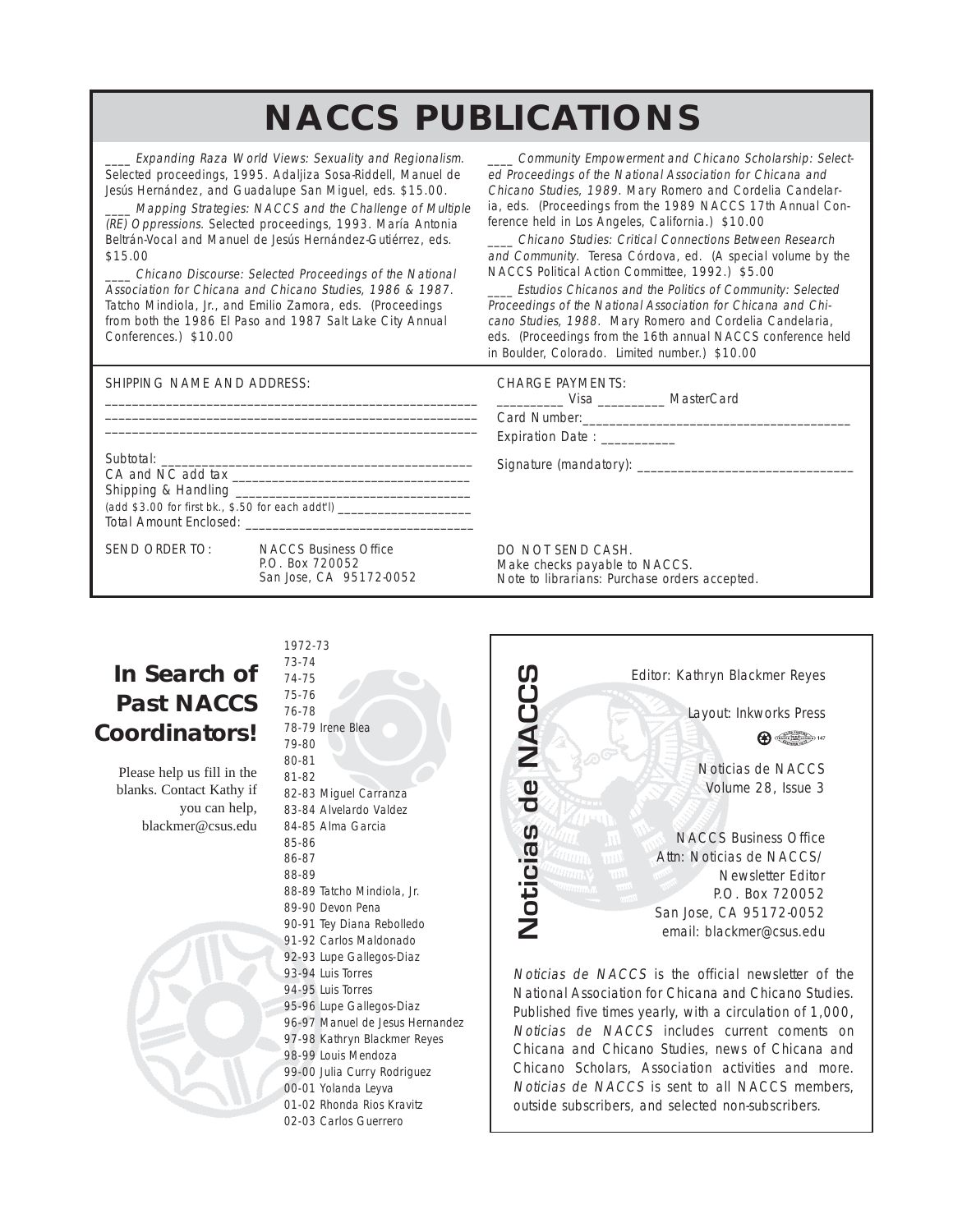#### **Conference** *continued from page 1*

Chicanas and Chicanos experience similar but also different problems.

At this twenty-ninth conference, we devote ourselves to recognizing the contributions and presence of women in our organization and in our cultures. The title represents the ever-changing image of Chicanas in society. We commit ourselves to building on our accomplishments while setting new goals to reach and choosing new barriers to break through. By way of lectures, workshops, readings, discussions and other activities, we will address the diversity, struggles, accomplishments, and power of Chicanas. Presentations can address, but are not limited to, these topics: Immigration; Education of Immigrant Women; Bilingual Education; Literacy Skills; Adult Education; Rites of Chicano/Chicana Children; Domestic Violence; Housing; Community Leadership; Labor Issues; Culture or Gender Issues; Chicana/Mexicana Relations; Women's Health Issues; Women in Business, the Arts, Politics, Nonprofit Organizations, Higher Education; Religion/Spirituality; or Gender Relations.

The Site Committee is diligently working to bring you a conference that is interesting and challenging at the same time. The theme in itself reflects the need for acceptance and dialogue among the men and women in NACCS. We invite all of you to come to Chicago to enjoy the conference and the rich cultures the city offers. We have selected the Hyatt Regency McCormick Place, a hotel that is located in Chicago's south downtown area, along the scenic lakefront. The hotel offers an enclosed link to all McCormick Place exposition buildings and public transportation, as well as easy access to downtown, Michigan Avenue, theaters, museums and nightlife. Most importantly, it is close in proximity to our Mexican communities: Pilsen and Little Village. Travel to and from Midway and O'Hare airports can be easily arranged. Rooms for the conference will be \$109.00 for single/double occupancy. You can get additional information by visiting NACCS web page at: http://www.naccs.org

If you need additional information, please contact: Dr. María A. Beltrán-Vocal, Site Committee Chair DePaul University Department of Modern Languages 802 W. Belden Ave. Chicago, IL 60614

Tel. (773)325-7000 ext. 1866 FAX # (773)325-7303 e-mail: mbeltra1@depaul.edu

Ray Salazar, Program Chair Hubbard High School 6200 South Hamlin Chicago, IL 60629

Tel. (773) 535-2200 ext. 397 e-mail: Raysal73@aol.com

We look forward to seeing you in the spring.

# **Statement from the NACCS Chair**

By Rhonda Ríos Kravitz

I am very grateful to have the opportunity to serve as the General Coordinator for NACCS for the upcoming year and to work with all the NACCS members. I was initially drawn to NACCS because of its mission to translate ideas into political action in order to foster significant change and the commitment of NACCS members to improve our local communities. In addition, I was impressed by the role Chicana/o scholars have played in examining critical issues such as the intersection of race/ethnicity, class, and gender; the social construction of gender roles and gender relationships; a focus on civil and human rights issue including economic and political equality; and of course the development of strong Chicana/o Studies Departments/programs to foster and produce knowledge about our own communities in our own words.

The Coordinating Committee is focusing on several critical issues for 2001/2002 including: 1) highlighting the significant contributions of Chicana/o scholars through the publication of conference proceedings; 2) offering programs to help teachers integrate Chicana/o Studies programs into K-12 school curriculums at our conferences; 3) advocating for the ongoing recruitment, hiring and retention of Chicana/o faculty; 4) engaging in public policy debates, e.g., the payment of in state tuition fees for undocumented college students, bilingual education, border issues, and anti-immigrant prejudices and stereotypes; 5) the development of linkages and partnerships with Chicana/o legislators throughout the nation; 6) examining our political effectiveness as an organization 7) demonstrating how our scholarship is connected to community and activism and 8) to continue to build the membership.

I invite all members to actively engage myself and the other Coordinating Committee members in helping us continue to develop the organization as we continue to forge a strong identity in the local and scholarly communities. Let us hear your concerns and visions for the future of NACCS. I can be reached by e-mail at rrioskravitz@csus.edu.

I look forward to working with all of you throughout the year and hope to meet many of you at the next annual conference in March in Chicago.

#### **Buenas from our members:**

**Rusty Barcelo**, is the new Vice President of Minority Affairs at Washington University in Seattle as of July 1st.

**Marta Lopez-Garza** received tenure at Cal Stae University, Northridge.

**Maria Soldatenko** received tenure at Pitzer College.

**Horacio Roque Ramirez**, University of California, Berkeley, a brand new Ph.D. Has accepted the UC President's Post Doctoral Fellowship and will be at UCLA.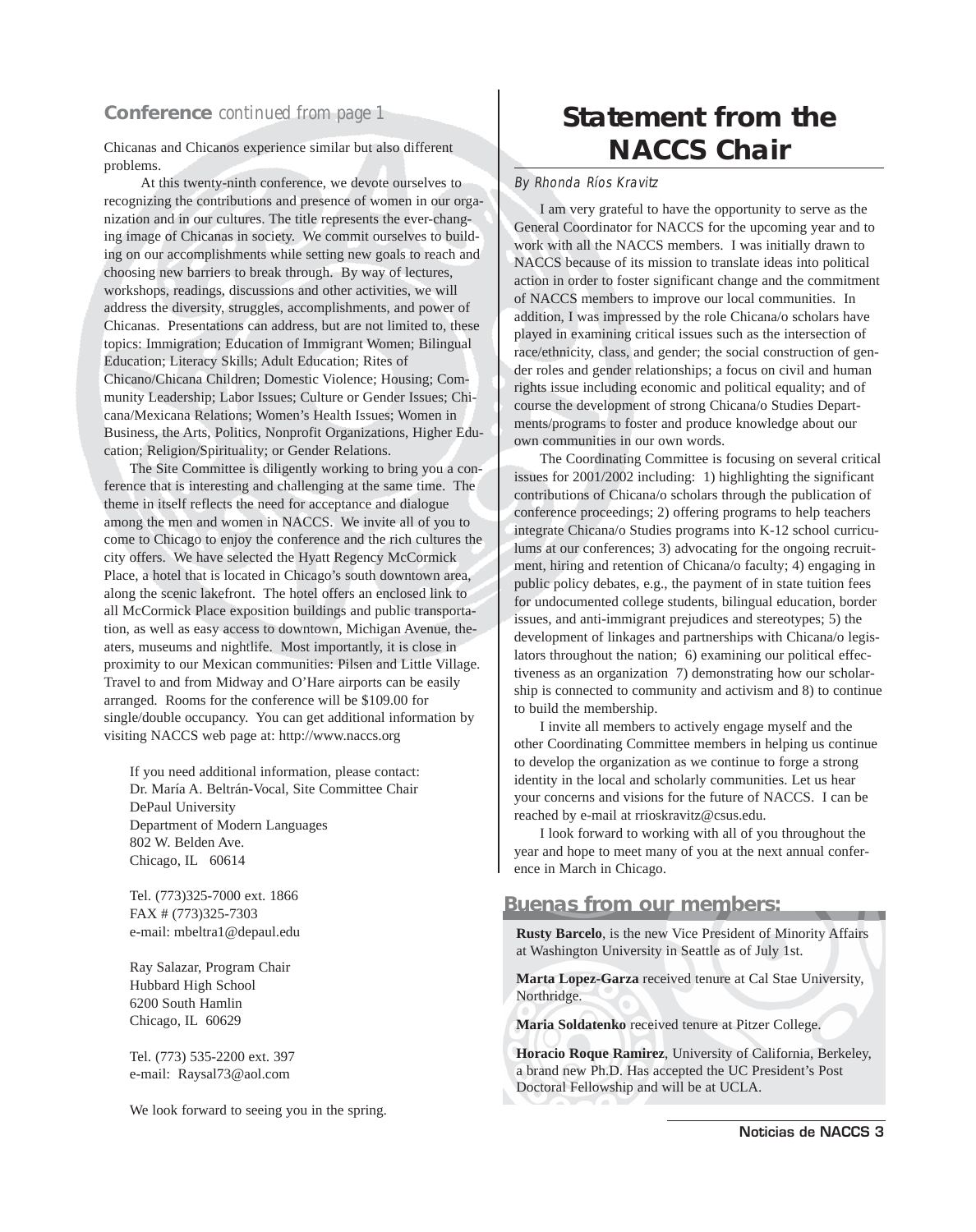# **Nominations for 2002 NACCS Scholar**

The National Association for Chicana and Chicano Studies invites nominations for the 2002 NACCS Scholar Award. The Award was established in 1981 to recognize the contributions of scholars to Chicana and Chicano Studies. The guidelines for submissions are found in the NACCS Bylaws.

The general criteria for such recognition includes:

A scholar's personal history of involvement in the development of Chicana and Chicano Studies as a discipline; and/or

His/her significant contributions to scholarly research and writing on the Mexican population in the United States.

Nominations for such an award must come from FOCOs, Caucuses, and/or the Conference Site Committee. Nominations must include a three to five page letter indicating how the candidate meets the criteria set forth. In addition to the letter of nomination, a complete packet must include supporting materials (i.e. Curriculum Vitae, selected list of publications, and other letters of support).

To insure the special quality of the award, submit nominations only on behalf of those scholars whom the majority of the NACCS membership would readily recognize.

The award is presented at the Annual Conference and carries a lifetime membership in NACCS.

Nominations MUST be received by Friday, October 19, 2001. NO faxes nor e-mail.

Questions can be directed to Dr. Lisa Flores at florese@pdx.edu or (503)725-8463. You can also contact your FOCO Representative or Caucus Chair.

**Please send your packet to:** 

**Dr. Lisa Flores 2002 NACCS Scholar Award Department of Chicano/Latino Studies 1721 S.W. Broadway, Cramer Hall 141 Portland State University Portland, OR 97207**

NACCS Scholar Recipients 1981 Americo Paredes

1982 Julian Samora

- 1985 Ernesto Galarza
- 1985 Tomas Rivera
- 1988 Luis Leal
- 1989 Rodolfo Acuna 1989 Adaljiza Sosa Riddell
- 1990 Juan Gomez Quinones
- 1991 Arturo Madrid
- 1992 Margarita Melville
- 1996 Yolanda Broyles
	- Gonzalez

1997 Jorge Huerta 1997 Tey Diana Rebolledo 1998 Renato Rosaldo 1998 Salvador Rodriguez del Pino 1999 Mario Barrera 1999 Carlos Munoz, Jr. 2000 Elizabeth "Betita" Martinez 2001 Cordelia Candelaria 2001 Cherrie Moraga

# **For Chicana/Chicano Studies Foundation supports Professor**

By TERJE LANGELAND/Colorado Daily Staff Writer

A California-based civil-rights foundation has agreed to sponsor a lawsuit against Colorado University by Professor Margaret Zamudio, who has filed a claim of discrimination against the university.

The "For Chicana/Chicano Studies Foundation", headquartered in Los Angeles, announced Thursday it will help Zamudio cover her legal expenses.

Zamudio was banned from campus without pay following her arrest last November on suspicion of selling cocaine to a police informant. In January, a Boulder District Court judge threw out the drug-dealing charge after Zamudio pleaded guilty to possessing drug paraphernalia, a petty offense.

CU reinstated Zamudio shortly after the court decision, but the university subsequently turned down her permanent reappointment and sent her a notice of dismissal, effective at the end of the 2001-02 academic year.

Zamudio filed a civil suit against CU in March, claiming that the university's actions against her were racially motivated. CU's

sociology department has been accused of discrimination before. In 1994, three Latino professors left the department amid accusations of institutional racism.

Professor Rodolfo Acuña, secretary of the "For Chicana/Chicano Studies Foundation", said Thursday that the foundation had carefully examined Zamudio's grievance case.

"We reviewed it extensively," Acuña said. "We had a panel of distinguished scholars that looked at it." Zamudio and her attorney "have an awful lot of evidence, so we took on the case," he added.

Central to the decision, Acuña said, was a letter written in June by Joe R. Feagin, a leading expert on U.S. ethnic and racial relations. Feagin - who was retained by CU's chancellor in 1995 to investigate alleged racism at the university - looked into Zamudio's case and concluded that there was a "recurring pattern" of discrimination within the sociology department.

Acuña himself fought and won a discrimination suit against the University of California system in the mid-1990s. He used his

**Support** *continued on page 10*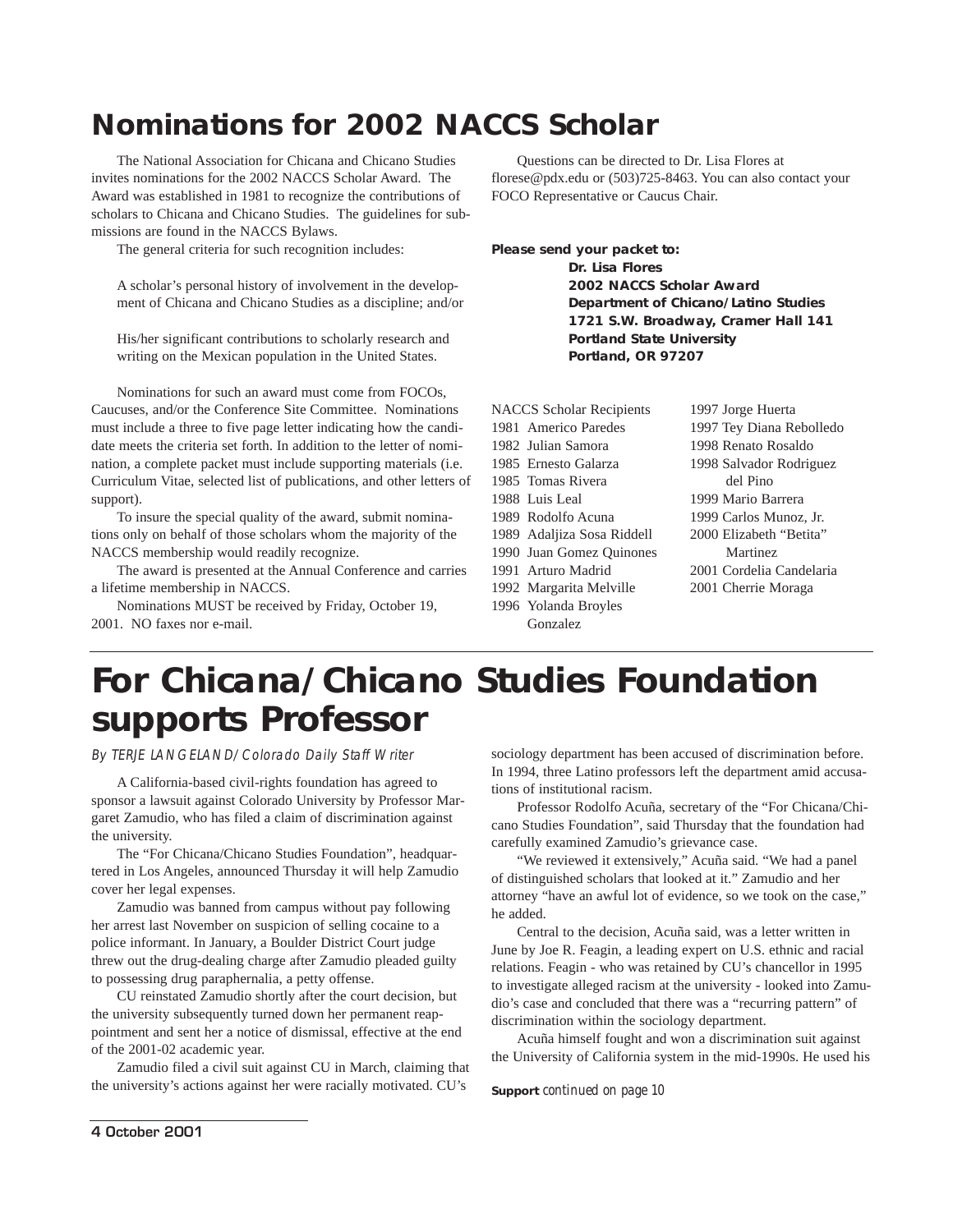# **Nominations for Chair-Elect**

Nominations for Chair-Elect must come from FOCOs and/or Caucuses. Nominees must have accepted the nomination prior to being considered as candidates. A nomination must include a biographical statement including qualifications and a statement from the candidate about their goals or vision for NACCS. The person who submits the nomination within a FOCO or Caucus must gather the bio, a current photograph, a statement from the candidate, and contact information for the candidate. In order for the candidate to be considered, materials must be received by October 19th.

#### **Buenas from our members:**

**Richard T. (Ricky) Rodriguez**, is a new Assistant Professor at Cal State Los Angeles in Chicano Studies.

**Catriona Rueda Esquibel** has a Post-Doc from the Ford Foundation, and working on her manuscript "With Her Machete in Her Hand: Chicana Lesbians in Fiction."

The candidate slate will appear in the newsletter and ballots will be mailed to all NACCS members to be voted on prior to the annual conference.

Duties and Responsibilities, but not limited to, of Chair-Elect:

- Chair the Development Committee
- Chair Elect must perform other duties that may be assigned by the NACCS Chair.

• Perform the remaining term of the Chair's responsibility if needed.

Deadline for nominations: Received by October 19th, 2001.

Mail materials to: **NACCS** P.O. Box 720052 San Jose, CA 95172-0052 Attn: Chair-Elect

# Arizona State University **Southwest Borderlands Initiative**

Arizona State University Main Campus announces the Southwest Borderlands Initiative. The Borderlands of the U.S. Southwest are becoming strategic areas of concern for researchers and communities, and through this initiative ASU seeks to build upon its scholarly and instructional strengths and respond to regional needs and shifting demographics. Seven tenure-track faculty positions in three, broad interdisciplinary areas focused on issues unique to the Arizona-Sonora, Mexico region, are open for recruitment.

Arizona State University is a multi-campus, comprehensive research institution. The ASU main campus is in Tempe, AZ, in metropolitan Phoenix, a cosmopolitan, culturally-rich area of approximately three million people. ASU enjoys considerable community support. Over 10,000 of the university's more than 50,000 students are engaged in graduate studies.

*Education Policy Studies: US/Mexico Borderlands – Associate/Full Professor*

Education policy issues unique to the Arizona-Sonora, Mexico region

*Political Science of the Southwest – Assistant/Associate/Full Professor* Cultural, economic, political, and social views of residents, particularly Latinos, in the American border states of Arizona, California, New Mexico, and Texas and in the Mexican border states

*Nursing – Associate/Full Professor* Health trends and health status of Latinas

*Hispanic Research Center/Psychology – Associate/Full Professor* Latino health studies in partnership with community-based organizations, schools, religious organizations and health partners at large

*Chicana and Chicano Studies – Assistant Professor* Chicana/o media studies and cultural studies

*Religious Studies – Assistant/Associate/Full Professor* Aztec or Mayan religion, including attention to the way images from the Aztec or Mayan traditions have been used in the modern period to shape the Mexican national identity and Chicana/o ethnic consciousness

*Multi-Ethnic Theatre/Intercultural Communication-Performance Ethnography – Assistant/Associate/Full Professor* Performance, communication, or theatre studies in the context of the U.S. – Mexico borderlands.

For specific information about qualifications and application procedures visit: http://www.asu.edu/provost/swb. Application deadlines begin in mid-October.

Arizona State University is an equal opportunity/affirmative action employer.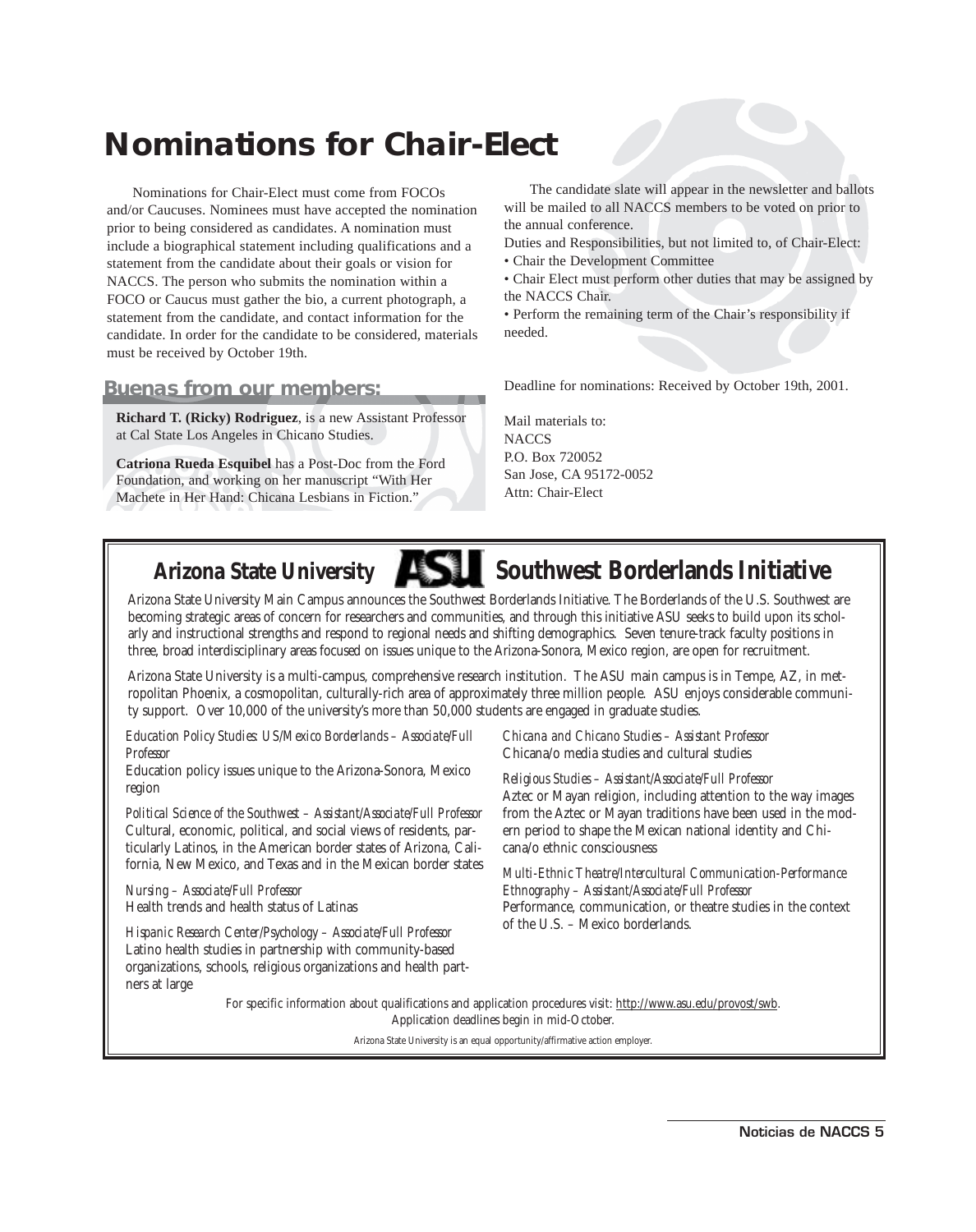# **A Home Movie for Elizabeth: A Review of Hannah Weyer's La Boda**

By Richard T. Rodriguez

The opening moments of Hannah Weyer's La Boda (2000) takes place at 4:30 a.m. in a Shafter, California migrant labor camp, subtlety revealing the overlapping themes at the heart of the documentary: labor, gender, and family. A woman warms tortillas

for tacos while members of a household steadily adorn their work clothes. The scene cuts to a van, speeding down a highway toward its destination, a grape vineyard. Men, women, and children prune vines to make a living here. This is the necessary context in which to situate the experiences of Elizabeth Luis, a twenty-two year-old woman from a family of migrant workers comprised of eight

siblings (seven sisters and one brother) and their parents. Elizabeth's life history tells us a great deal about the significance of the wedding announced by the title of the tape.

La Boda, shot entirely with a hi-8 handheld video camera, chronicles the days leading up to Elizabeth's marriage to Artemio Guerrero, who, like Elizabeth, hails from the Mexican state of Nuevo Leon. Before reaching the big day, glimpses into the world of migrant labor are offered. We are told about how the Luis family shuttles between the California Central Valley and South Texas, working in various California fields for one-half of the year and return for the other half to Mission, Texas in the Rio Grande Valley



to live on a small budget. It is hard to find work in Mission. On the day of the wedding, the dynamic nature of family and culture becomes crystal clear. Like the highly valued video footage taken at the weddings we've all been to, Weyer's cam-

corder documentation provides an intimate look at the communal practices and symbolic currency of la boda. While questions may arise around the intentions of Weyer—a half Japanese, half white filmmaker—given the history of ethnographic othering particular to documentary filmmaking, it is evident that the Luis family trusted her to convey their story. For certain, Weyer successfully

depicts them—especially Elizabeth—as flesh-and-blood agents in the presence of her camera.

The tape is highly recommended for courses on migration, labor, the family, women's issues, and media arts. It provides a fresh perspective on the interrelated themes discussed above and will undoubtedly provoke discussion about the formal methods of visual representation.

*La Boda is available from Women Make Movies, 462 Broadway, New York, NY 10013 • 212/925.0606 • Fax: 212/925.2052 • cinema@wmm.com • http://www.wmm.com*

### **FREDERICK A. CERVANTES STUDENT PREMIO, 2002**

The National Association for Chicana and Chicano Studies announces its annual Frederick A. Cervantes Student Premio. NACCS seeks submissions from Undergraduate and Graduate scholars. Submissions must contribute to Chicana and Chicano Studies, an interdisciplinary area of study. Papers will be judged on: their contribution to the field of Chicana and Chicano Studies; strength of scholarship (e.g., how well researched and/or theoretically well-developed they are); and originality. Composition and style will also be considered. The Premio carries a monetary honorarium of \$350.00, the opportunity to submit the paper for publication review in the NACCS proceedings, and the opportunity to present the paper at the annual meetings.

#### **COMPETITION REQUIREMENTS**

Participants must be enrolled at an institution of higher education and be members of NACCS. To join the association, send in a completed membership form that is located on our web page, http://www.naccs.org.

FOUR copies of the manuscript must be submitted. One copy should include a cover page with your name, address, telephone number, and institutional affiliation. All copies must indicate UNDERGRADUATE or GRADUATE submission. The remaining copies must only have a cover page with the title and student

designation. Authors must follow appropriate writing manual guidelines, e.g. MLA or Chicago Manual of Style. Papers must be fully referenced, typed, double-spaced and use a 10 pt. Courier font. Manuscript must not exceed 25 pages.

Any submission received that does not meet the above specifications will be automatically disqualified.

Notification will be issued prior to the conference. Awards will be announced during the NACCS 2002 conference. We encourage students to seek faculty mentorship in preparing their papers. Please contact Dr. Olivencia if you have any questions about the guidelines or how to seek mentorship in preparing your submissions. She can be reached at olivencn@mail.uww.edu or call (262) 472-1913.

**Submissions must be postmarked by January 12, 2002.**  Papers postmarked after this date will be returned.

Send FOUR copies of your paper to: Dr. Nelia Olivencia Latino Student Programs University of Wisconsin-Whitewater 105 McCutchan Hall Whitewater, WI 53190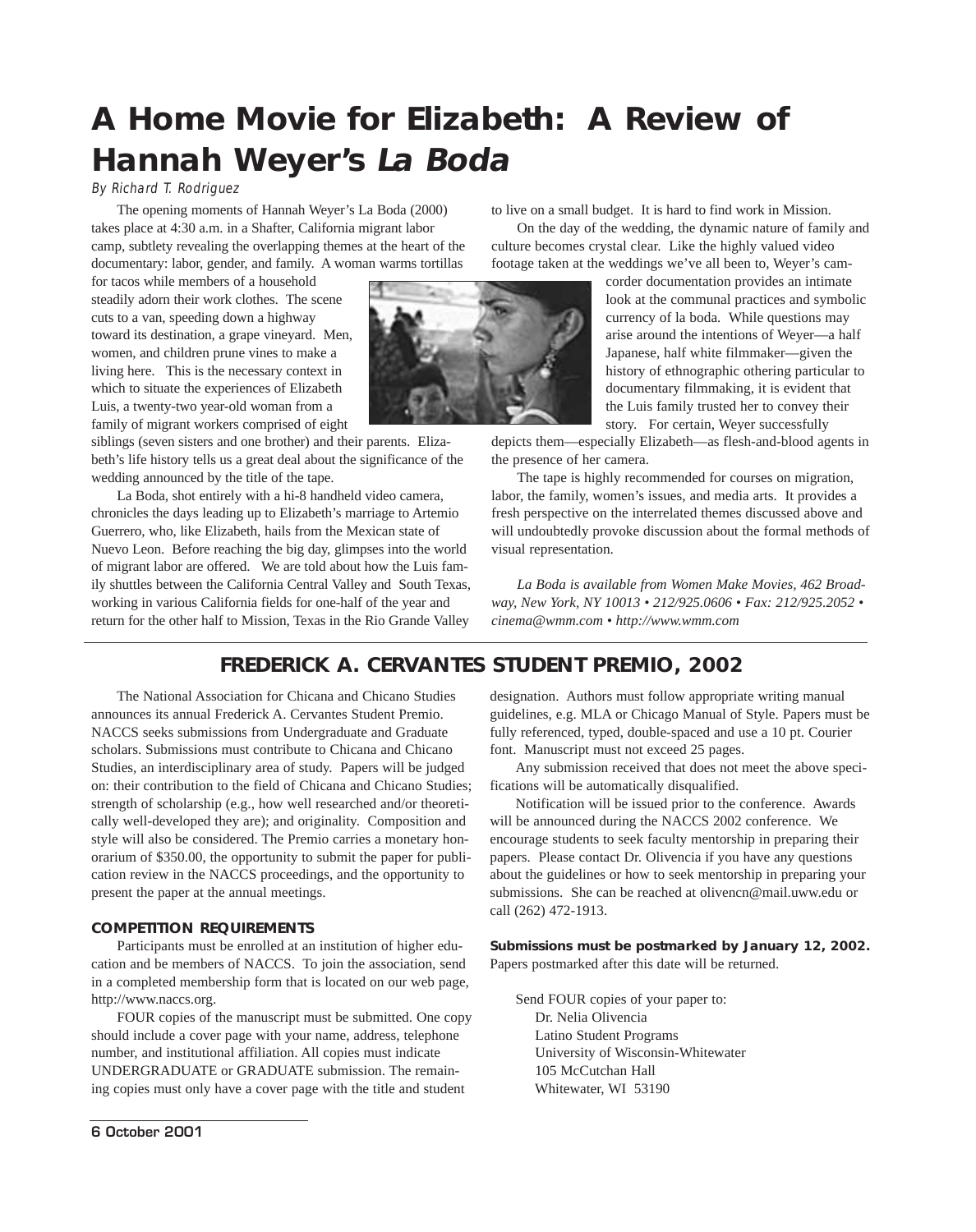### **The Women's Studies Department at the University of California, Berkeley,**

invites applicants for a full-time position, effective 1 July 2002, focused on the Transnational and Global Politics of Gender and Feminism. Preference will be given to candidates, tenured or non-tenured, who have received the Ph.D. within twelve (12) years of the appointment date.

Areas of focus might include gendered theories and histories of globalization and labor, transnational media and technology, international and transnational feminist networks and organizations, new consumers and corporate practices, global information and finance industries, or the emergence of gendered social movements in relation to sexuality, religion, race, ethnicity, and the environment. We seek candidates with a demonstrated commitment to interdisciplinary women's and gender studies, innovation in pedagogy and research, and a strong interest in program building.

**Please send a cover letter, vitae, a writing sample, and three letters of recommendation by 15 October 2001 to**: Search Committee, Department of Women's Studies - 3326 Dwinelle #1070 - University of California - Berkeley, CA 94720-1070. Recommenders should read the University's statement on confidentiality- http://www.chance.berkeley.edu/apo/evalltr.html.

Applications postmarked after 15 October 2001 cannot be considered.

For further information, contact the Women's Studies Department at 510-642-8513 or cummings@socrates.berkeley.edu.

The University of California is an Equal Opportunity, Affirmative Action Employer.

### **Position in Chicano History University of Utah**

The University of Utah invites applications for a tenure-track assistant professor position in Chicano History. Starting date is August, 2002. A Ph.D. and a strong commitment to research and teaching are required. The successful candidate will offer upper-division undergraduate courses in Chicano history, teach and advise graduate students, and assist in lower-division surveys of American Civilization and The Chicano Experience. The position is a joint appointment in History and Ethnic Studies, with tenure accruing in History. Salary is competitive, commensurate with qualifications and experience. Review of applicant files will begin October 15, 2001 and continue until appointment is made. Send letter of application, c.v., at least three letters of recommendation, samples of written work, teaching evaluations, and other supporting documentation to:

L. RAY GUNN, CHAIR, UNIVERSITY OF UTAH, DEPART-MENT OF HISTORY, 380 S 1400 E RM 211, SALT LAKE CITY, UTAH, 84112-0311.

The University of Utah is an Affirmative Action/Equal Opportunity Employer and encourages nominations and applications from women and minorities, and provides reasonable accommodations to the known disabilities of applicants and employees.

# **Rocky Mountain FOCO Prepares Mini-Conference**

#### By C. Alejandra Elenes, Rocky Mountain FOCO Rep.

The Rocky Mountain FOCO has been active since the end of the NACCS conference last April in Tucson. Our goals in organizing the region are to ensure the development of Chicana/o studies from K-PhD levels. At the same time, we want to encourage Chicana and Chicano faculty, staff, students, teachers and members of the community to be more active in the FOCO and NACCS. In order to bring together scholars, students, and community members from around the region (Arizona, New Mexico and Utah), we held an organizational meeting in June, at Arizona State University. The results and energy from that meeting have been very positive.

During the June meeting, FOCO members decided that in order to organize the region better each state should organize an activity that will address local issues. In Arizona, we are going to hold a Mini-Conference Arizona Research and Issues in Chicana/o Studies on September 15, 2001 at the University of Arizona. The featured speakers for the conference plenary are Dr. Gloria Cuádraz, Director of the Ethnic Studies Program at Arizona State University West; Dr. Cordelia Candelaria, 2001 NACCS Scholar and Chair of the Department of Chicana and Chicano Studies, Arizona State University; Dr. Gary Keller-Cárdenas, Director of the Hispanic Research Center, Arizona State University; Dr. Raquel Goldsmith, Mexican American Studies and Research Center, University of Arizona; and Dr. David Camacho, Ethnic Studies, Northern Arizona University. Additionally, scholars from New Mexico and Utah will attend the mini-conference and give talks at a local university. New Mexico is in the initial stages planning to host a FOCO symposium maybe as early as the spring.

The mini-conference will include panels with the participation of the Youth Debate Group, National Hispanic Institute, graduate students from Arizona State University, and faculty and staff from the University of Arizona, and ASU West. The wholeday conference will end with a cultural event, with the performance of "The Floor Rockers Crew" (a Latina/o Hip Hop group) featuring, Fernando Ledezma, Amanda DeLaRossa, JC Colmenero, and Oscar Ledezma.

This Mini-Conference is under way thanks to the hard work and dedication of the organizing committee. Special thanks to: Andrea Romero, Gloria Montaño, and Manuel de Jesús Hernández-Gutiérrez.

#### **Buenas from our members:**

**Luz Calvo**, is an Assistant Professor of Comparative Studies and **Catriona Rueda Esquibel** is an Assistant Professor of Women's Studies at Ohio State Unviersity. Together they'll be developing the Latino studies program in Comparative Studies.

**Deena Gonzalez** is the new Chair for the Department of Chicano Studies at Layola Marymount University.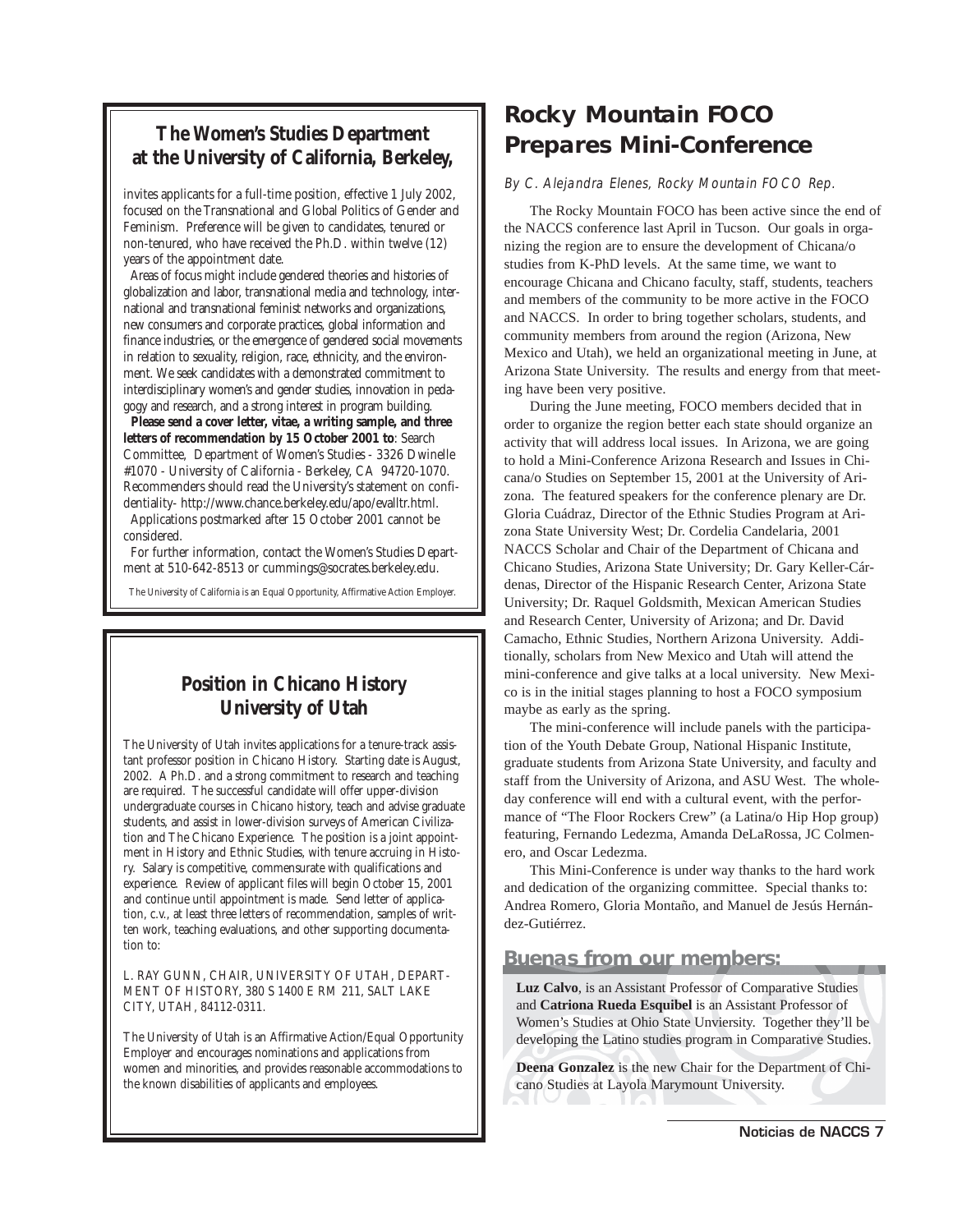### **CALL FOR PAPERS AND PROPOSAL FORM**



#### **XXIX NACCS ANNUAL CONFERENCE**

**HYATT REGENCY AT MCCORMICK PLACE CHICAGO, ILLINOIS MARCH 27-30, 2002**

**BUILDING THE NEW MAJORITY: THE MULTIPLE FACES OF CHICANAS**

The NACCS 2002 Conference Program Committee seeks submissions for the annual meeting to be held in Chicago, Illinois. At this twenty-ninth conference, we devote ourselves to recognizing the contributions and presence of women in our organization and in our cultures. The title represents the ever-changing image of Chicanas in society. We commit ourselves to building on our accomplishments while setting new goals to reach and choosing new barriers to break through. By way of lectures, workshops, readings, discussions and other activities, we will address the diversity, struggles, exploits, and power of Chicanas. Presentations can address, but are not limited to, these topics: Immigration; Education of Immigrant Women; Bilingual Education; Literacy Skills; Adult Education; Rites of Chicano/Chicana Children; Domestic Violence; Housing; Community Leadership; Labor Issues; Culture or Gender Issues; Chicana/Mexicana Relations; Women's Health Issues; Women in Business, the Arts, Politics, Nonprofit Organizations, Higher Education; Religion/Spirituality; or Gender Relations.

As always, NACCS invites individuals from academia and the community, adults and youth, to participate in this conference so we can acknowledge the Chicana experience completely.

#### **GENERAL SUBMISSION GUIDELINES**

All submissions, both individual and panel proposals, require individual abstracts (as specified below). Proposals that do not include an abstract will not be considered. The complete submission request consists of a 250-word abstract and a completed proposal form. \*\*\*Deadline for the 2002 conference submissions is October 12, 2001.

#### **PROPOSAL GUIDELINES**

We invite proposals for presentations that address completed research or research in progress. Proposals may include individual or group research endeavors, which clearly state a focus of study. Three types of panels may be submitted: 1) A collaborative research presentation by 3 or 4 members of a research team; 2) A panel of paper presentations addressing common themes or otherwise complementary issues, or 3) A panel reporting on programs, teaching endeavors, or relevant issues.

The collaborative research panel requires one abstract. The thematic panel may report an event, issue, or teaching endeavor. Submission abstracts must have a clear focus of study indicating a written product, not merely verbal observations.

The program committee will assess submissions in terms of the following criteria:

1) Scholarly merit as stipulated in the NACCS preamble.

2) Adherence to submission requirements as specified in the program submission form.

3) Adherence to conference participation is required. These are: meeting deadlines, submission stipulations, and conference registration.

Notification regarding submissions will be mailed on January 19, 2001.

CONTACT PERSON: Ray Salazar raysal73@aol.com

#### 8 October 2001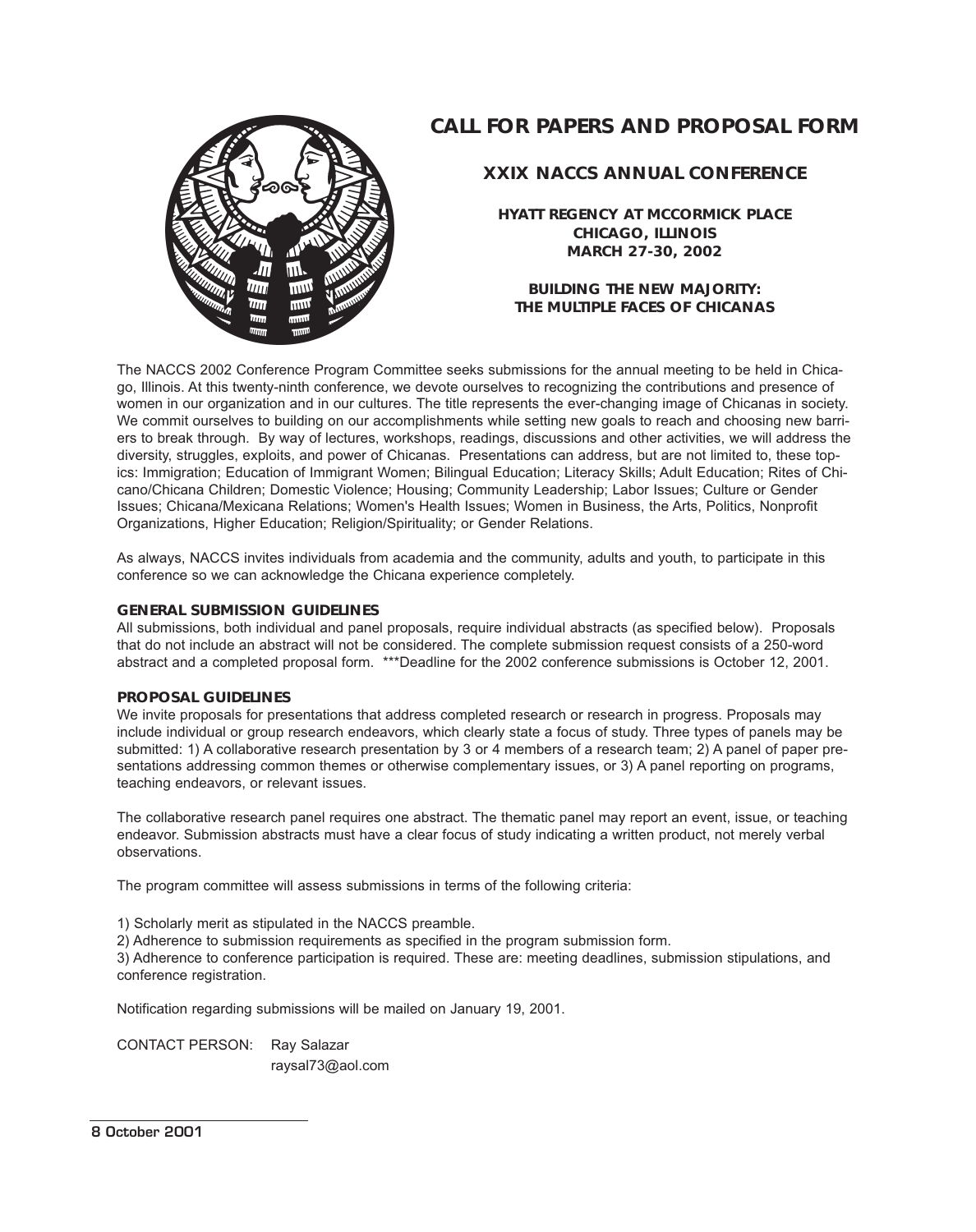### **NATIONAL ASSOCIATION FOR CHICANA AND CHICANO STUDIES**

### **PRESENTATION PROPOSAL FORM Deadline: October 12, 2001 (Submissions must be postmarked by deadline)**

Instructions: Please complete and send three (3) copies of the presentation form and abstract along with two (2) legal sized, self-addressed-stamped (0.68 postage on each) envelopes. Incomplete submission packets will not be returned nor will they be considered for the program. No submissions will be accepted by fax or email. You may submit up to two presentations for consideration.

Please type of print carefully: 1. Title of paper and/or panel proposed:

2. Name and affiliation of presenter(s) (include chair and commentators, if applicable):

3. Attach a 250-word abstract of proposal and check appropriate category:

Collaborative research panel\* \_\_\_\_ Report panel\* \_\_\_\_\_ Paper\* \_\_\_\_ Thematic paper panel\*\* *\*Requires one abstract \*\* Requires abstracts from each presenter*

4. Audio-visual equipment required (limited availability) Special equipment might require a charge. Notification will be provided prior to the conference:

5. Check the most appropriate category to indicate topic of presentation submitted.

| Anthropology and/or Ethnography          | Religion                       | Psychology                             |
|------------------------------------------|--------------------------------|----------------------------------------|
| <b>Gender Studies</b>                    | History                        | <b>Chicano Movement</b>                |
| <b>Borderlands Studies</b>               | Politics & Public Policy       | <b>Labor Market</b>                    |
| Sociology                                | <b>Business</b>                | Health                                 |
| Immigration                              | Science & Research             | <b>Traditional Life &amp; Folklore</b> |
| Language/Linguistics                     | <b>Public History Programs</b> | Education                              |
| Labor                                    | Economics                      | <b>Film Exhibition</b>                 |
| <b>Eunding Resource &amp; Strategies</b> | La Chicana                     | Other related topics:                  |
| Art and Literature                       | Mass Media                     |                                        |

6. Correspondence: Please provide the mailing and e-mail addresses of this proposal's contact person:

Mail the proposal packet to: Ray Salazar, English Teacher c/o Hubbard High School 6200 S. Hamlin Ave. Chicago, IL 60629

Note: Selected presenters must be NACCS members and conference registrants.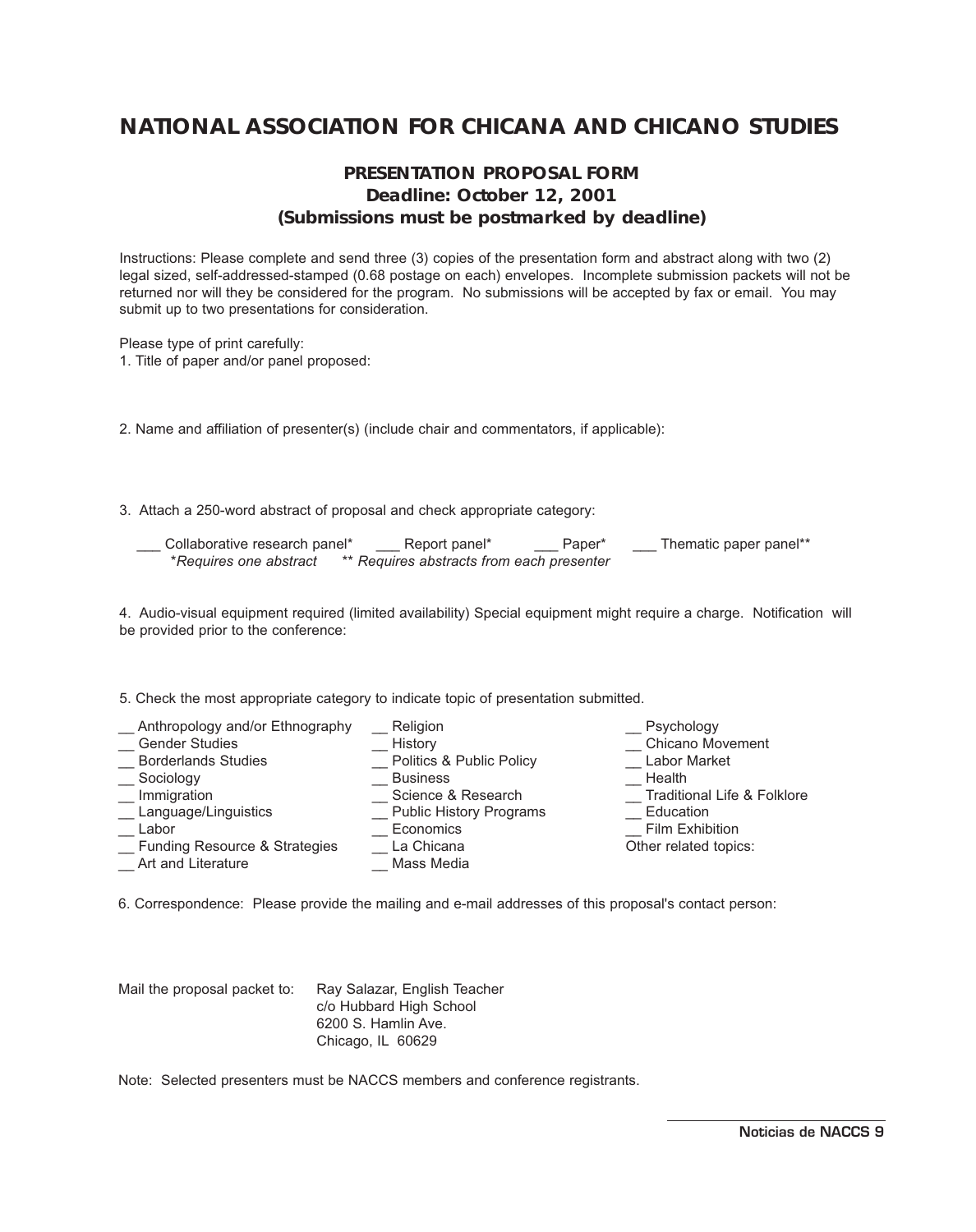settlement of \$300,000 to start the For Chicana/Chicano Studies Foundation in 1996.

The foundation's mission is to "fight back" against systematic discrimination against Latinos in higher education, Acuña said. The foundation has assisted approximately 30 alleged victims of discrimination since its inception, most of who have either won court cases or reached favorable resolution by other means, he said.

While Zamudio would not disclose the amount of aid she's receiving from the foundation, she said it would help her greatly in pursuing her lawsuit.

"What the university banks on is that we don't have any money," she said. The foundation's help, she added, "means that I can fight back."

University Counsel Charles Sweet said he could not CU's disposition in any pending lawsuit with Zamudio. "I can't comment as there is the possibility of litigation," Sweet said, citing standard university policy.

*Reprinted with permission by the Colorado Daily, August 27, 2001.*

#### **Support** *continued from page 4* **In Memoriam** *continued from page 1*

and strength that will be with us a long time.

For me, one particular memory of Jeff's dedication to teaching stands out. On a hot day near the end of spring term, I was on my way to a meeting and passed Jeff standing by in overhead projector, deep in conversation with a student who had clearly waylaid him on his way back from class. Quite a bit later, returning from my meeting, I saw that Jeff and the student were still talking, a bit later still, when I went by on my way to get coffee, they were still engrossed. When I passed again on the way back, Jeff was finally saying good-bye to the student and going to return the overhead; I was about to express sympathy that he had been delayed so long at a frantically busy time of year. But Jeff had a big grin on his face and said. "It's great - the course is making a difference for him." Good-bye Jeff; knowing you made a difference for all of us.

*By Kenneth Pomeranz, Chair of History, UC Irvine. Reprinted with permission from the author and In Between the Lines: A Newsletter of the Humanities at UCI.*

# **A NACCS from the Past**

#### 1998, Mexico City DF.

L-R: Juan Manuel Sandoval, Maria Beltran-Vocal; Daniel Santillano, Eric-Christopher Garcia; Marianne Bueno, Louis Mendoza; Cuauhtemoc Cardenas, Jose Calderon, Kathryn Blackmer Reyes; Estevan Flores, Rusty Barcelo, and Luis Torres.

Have a picture from past NACCS conferences that you would like to share with the membership? Contact Kathy, blackmer@csus.edu.

### **Women Studies Department San Francisco State University**

Assistant Professor-Tenure Track (Ph.D. required) for Fall 2002 with interdisciplinary feminist expertise in international/global issues & movements, or/and race, ethnicity and diaspora studies.

Salary range: \$40,488 - \$46,000 annually.

Send CV, examples of scholarship and teaching & 3 recommendation letters to Minoo Moallem, Chair, Department of Women Studies, San Francisco State University, SF, CA 94132.

Application must be postmarked by October 15, 2001

### **Student Conference Housing**

Jose Mendez, a student that lives in Chicago and a NACCS member, is offering free housing to the first 7-8 STUDENTS (who respond by email) interested in attending the 2002 NACCS conference. He has limited space in his apartment but those who are interested can bring sleeping bags. Space can be reserved by "first come, first serve" basis. Jose's apartment is located in the Mexican community of Pilsen, which is 5 minutes away from the Conference location. Jose's email is: josemendez22@hotmail.com.

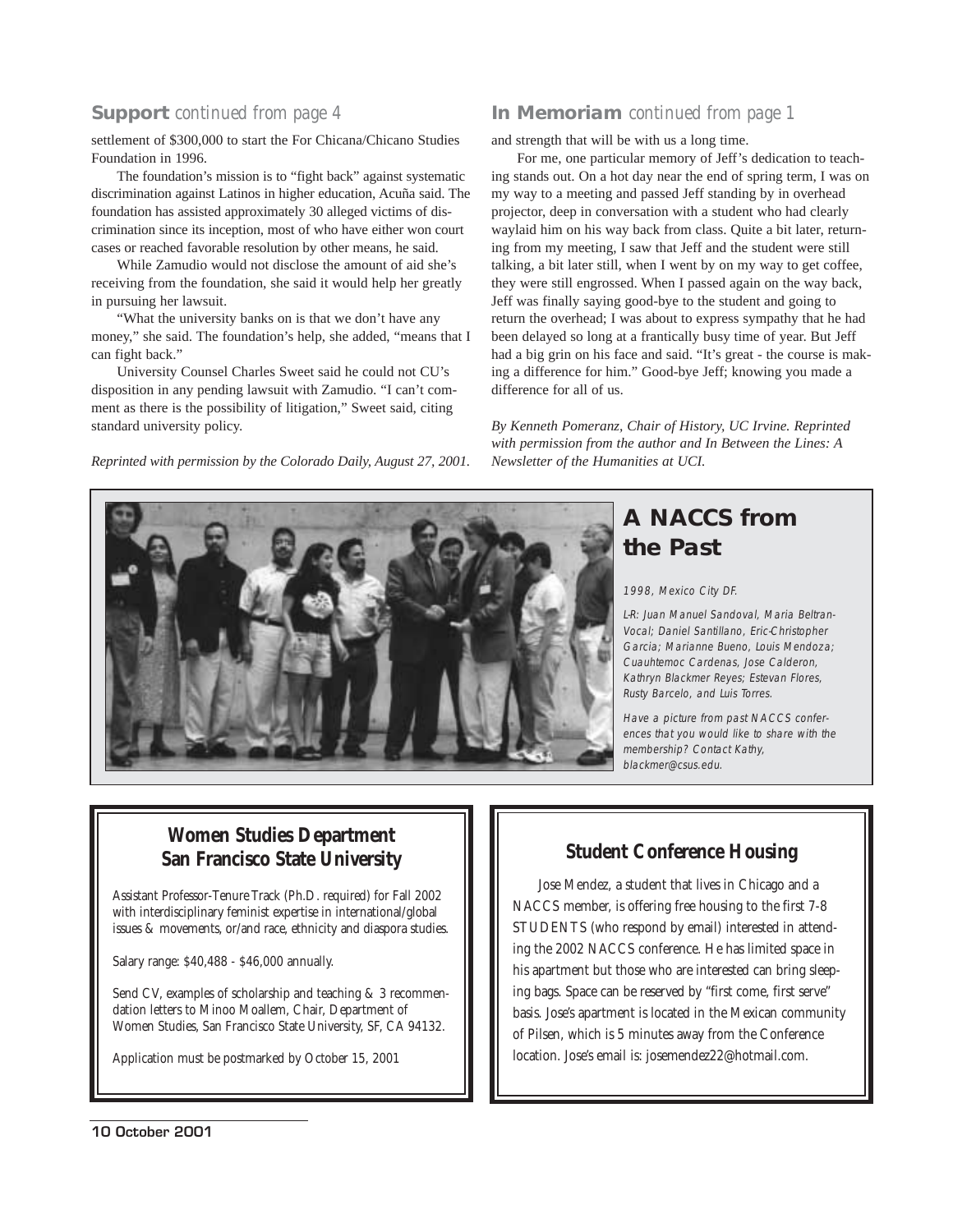# **2001-2002 NACCS COORDINATING COMMITTEE**

## **....Officers........................................................................................................................**

#### **Chair**

Rhonda Rios Kravitz Cal. State University, Sacramento rrioskravitz@csus.edu 916.278.5477

**Chair-Elect** Carlos R. Guerrero Cal State University, Northridge carlos.guerrero@csun.e du

**Ex-Officio Chair** Yolanda Chavez Leyva Univ. of Texas El Paso yleyva@utep.edu 915.747.7067

**Treasurer** Lisa Flores Portland State Univ. florese@pdx.edu 503.725.8463

#### **Secretary**

Barbara Driscoll Universidad Nacional Autonoma de México driscoll416@yahoo.com

#### **....FOCO Representatives...............................................................................................**

#### **Colorado**

Vacant

#### **East Coast**

Ramona Ortega, Co-rep (2003) Urban Justice Center, NY ROrtega@urbaniustice.org 646.602.5630

Mari Casteneda Paredes, co-rep Univ. of Mass, Amherst paredes@comm.umass.edu 413.545.1307 (f) 413.545.6399

**México** Barbara Driscoll (2002) Universidad Nacional Autonoma de México driscoll416@yahoo.com driscoll@servidorunam.mx 525.813.2813

#### **Midwest**

Nelia Olivencia (2002) University of Wisconsin - **Whitwater** olivencn@mail.uww.edu 262.472.1913 (f) 262.472.2794

**Northern California** Rhonda Rios Kravitz (2002) CSU Sacramento rrioskravitz@csus.edu

**Pacific Northwest** Lisa Flores (2002) Portland State University florese@pdx.edu

#### **Rocky Mountain**

C. Alejandra Elenes (2003) Arizona State University - West ELENES@asu.edu 602.543.3315

#### T**ejas**

Jaime H. Garcia, Ph.D. University of Texas, **Brownsville** jhgarcia@utb1.utb.edu 956.983.7343

#### **Southern California**

Carlos R.Guerrero (2002) Cal State University, Northridge carlos.guerrero@csun.edu

# **....Caucus Chairs.............................................................................................................**

#### **Chicana Caucus**

Kathryn Blackmer Reyes (2002) California State University, **Sacramento** blackmer@csus.edu 916.278.7784

**Community Caucus** Vacant

**COMPAS Caucus** Vacant

**Graduate Student Caucus** Heather Hathaway Miranda (2002) Michigan State University hathaw13@msu.edu

**Student Caucus** Gloria Montano, Co-Chair (2002) University of Arizona locamalinche@hotmail.com

**Joto Caucus** Jose A. lbarra-Virgen, Co-chair (2003) San Jose State University jose\_ibarra77@hotmail.com

Ernesto Javier Martinez, co-chair Cornell University ejm23@cornell.edu

#### **K-12 Caucus** Armando Trujillo (2002) Northern Arizona University armando.trujillo@nau.edu

**Lesbian Caucus** Karleen Pendleton-Jiménez (2002) York University, Toronto, CANADA Pendleton\_Jimenez@edu.yorku.ca

### **....Office Contacts...........................................................................................................**

#### **Executive Secretary**

Julia E. Curry Rodriguez San Jose StateUniversity One Washington Square San Jose, CA 95192-0118 jcurryr@email.sjsu.edu 408.924.5310 408.924.5700 (fax)

**Accountant** Velia D. Meyer vmeyer@whs.org 415.333.1907 NACCS: Accounting/Finances P.O. Box 720052 San Jose, CA 95172-0052

**Mailing Address NACCS** P.O. Box 720052

San Jose, CA 95172-0052

**Web page** http://www.naccs.org